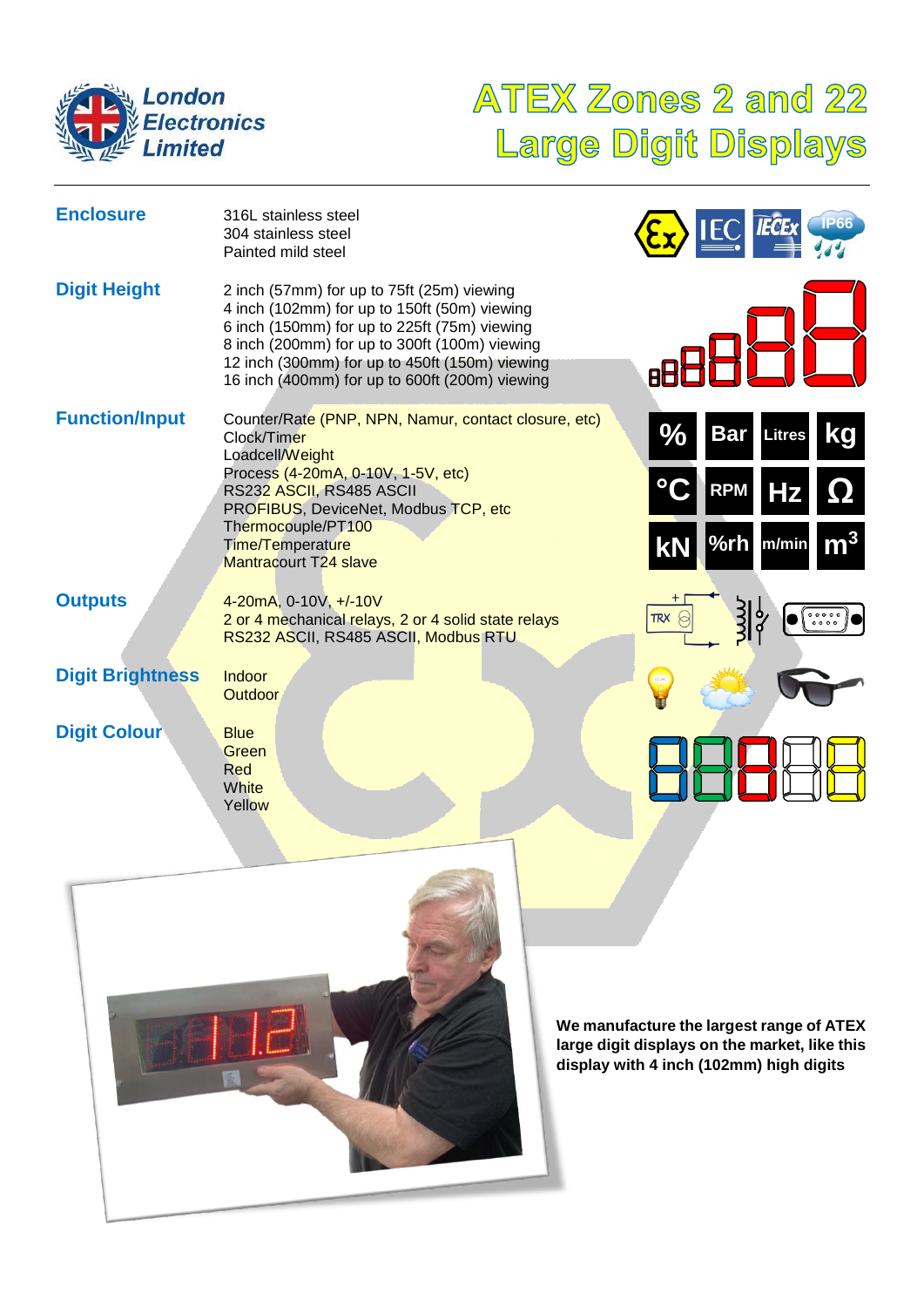

**We can customise in many ways such as adding a units of measure label to give the numbers some meaning**

All equipment used in hazardous areas must be marked legibly and indelibly with a specific set of letters and numbers. Together, these letters and numbers specify the exact criteria that a product meets and determines the type of environment it is safe to operate in.





#### **Table 1 – Equipment Groups**

| Equipment<br>Group                                     | <b>ATEX</b><br>Category | <b>Protection Level</b><br>Gas | <b>Equipment</b><br><b>Dust</b> | Atmosphere<br><b>Type</b> | Level of<br>Ignition<br>Protection | <b>Required Protection</b><br><b>Performance and Operation</b>     |
|--------------------------------------------------------|-------------------------|--------------------------------|---------------------------------|---------------------------|------------------------------------|--------------------------------------------------------------------|
|                                                        |                         |                                |                                 |                           |                                    |                                                                    |
|                                                        | M1                      | Ма                             | Ma                              | Methane and Dust          | Very high                          | Two faults, remain energised<br>and functioning                    |
|                                                        | M2                      | Mb                             | Mb                              | Methane and Dust          | High                               | Severe normal operation,<br>de-energise in explosive<br>atmosphere |
| Ш                                                      |                         | Ga                             | Da                              | Gas, Vapour, Mist, Dust   | Very high                          | Two faults                                                         |
|                                                        | 2                       | Gb                             | Db                              | Gas, Vapour, Mist, Dust   | High                               | One fault                                                          |
|                                                        | $\overline{3}$          | Gc.                            | Dc.                             | Gas, Vapour, Mist, Dust   | <b>Low</b>                         | <b>Normal operation</b>                                            |
| <b>NIGHT CONTRACT AND STREET AND RELEASED AT LCCC.</b> |                         |                                |                                 |                           |                                    |                                                                    |

NOTE: Our certification is highlighted in yellow.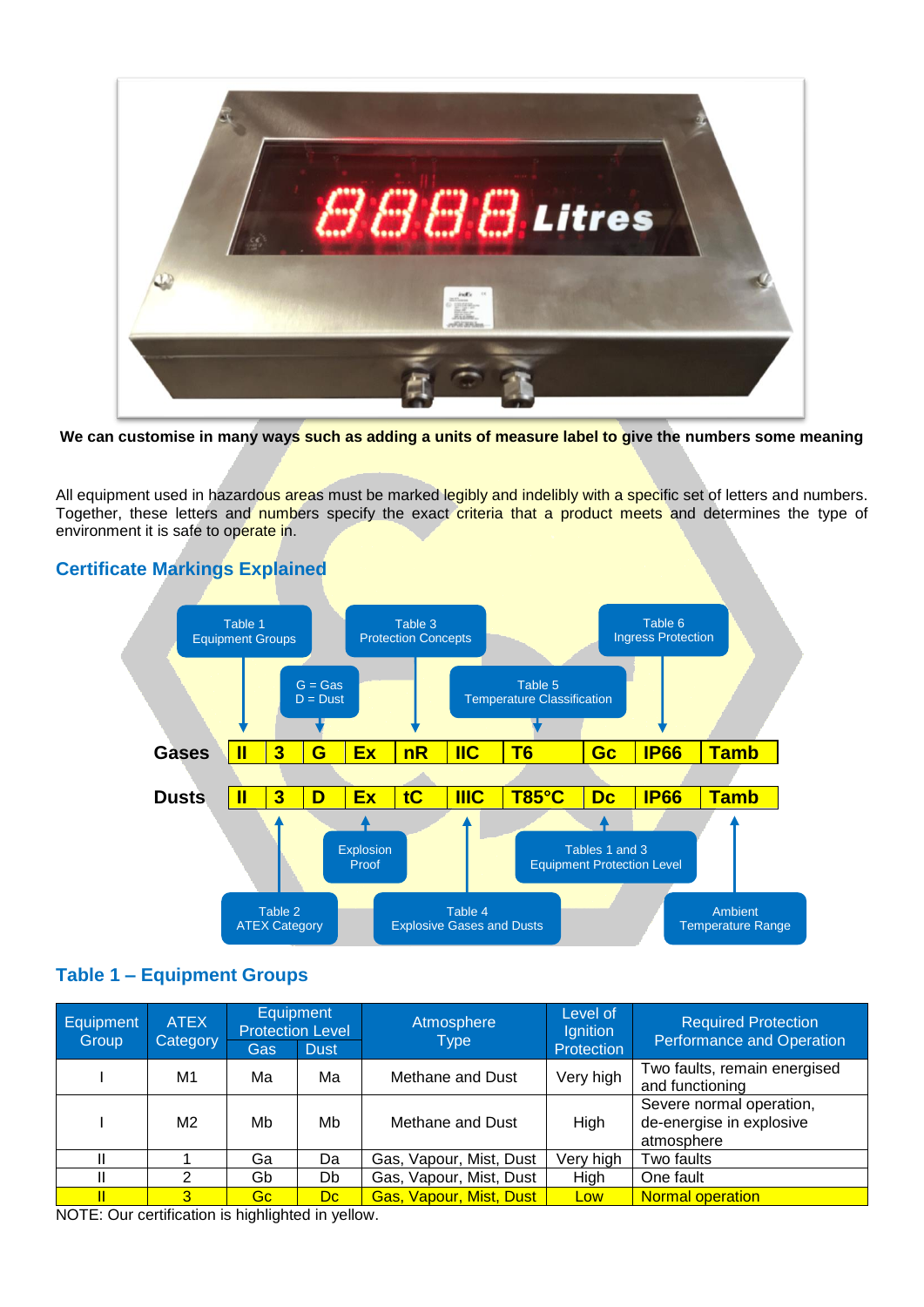#### **Table 2 – ATEX Category**

| <b>ATEX</b> | <b>Definition</b>                                                                                                                      | Zone        |              |  |  |
|-------------|----------------------------------------------------------------------------------------------------------------------------------------|-------------|--------------|--|--|
| Category    |                                                                                                                                        | Gas         | <b>Dust</b>  |  |  |
| Category 1  | An area where an explosive atmosphere is present continuously or for long<br>periods (over 1000 hours per year or >10% of the time)    | Zone 0      | Zone 20      |  |  |
| Category 2  | An area where an explosive atmosphere is likely to occur in normal operation<br>(10 to 1000 hours per year or 0.1 to 10% of the time)  | Zone        | Zone 21      |  |  |
| Category 3  | An area where an explosive atmosphere is not likely to occur in normal<br>operation (under 10 hours per year or 0 to 0.1% of the time) | $Z$ one $2$ | $Z$ one $22$ |  |  |

NOTE: Our certification is highlighted in yellow.

#### **Table 3 – Protection Concepts for Gas (G)**

| Type of<br>Protection                       | Symbol                  | <b>Equipment</b><br>Protection<br>Level | Indicative<br><b>Zones</b>        | <b>Standard</b><br>(EN/IEC)      | <b>Basic Concept</b><br>of Protection                           |
|---------------------------------------------|-------------------------|-----------------------------------------|-----------------------------------|----------------------------------|-----------------------------------------------------------------|
| Optical radiation                           | Op pr<br>Op sh<br>Op is | Gb<br>Ga<br>Ga                          | 1, 2<br>0, 1, 2<br>0, 1, 2        | 60079-28<br>60079-28<br>60029-78 | Protected by shutdown, enclosure or<br>inherently safe          |
| Increased safety type<br>'n' (non-sparking) | e<br>nA                 | Gb<br>Gc                                | 1, 2<br>$\overline{2}$            | 60079-7<br>60079-15              | No sparking parts or hot surfaces                               |
| Flameproof                                  | d                       | Gb                                      | 1, 2                              | 60079-1                          | Contains the pressure, quench the flame                         |
| Type 'n' (enclosed<br>break)                | nC                      | Gc                                      | $\overline{2}$                    | 60079-15                         | Contains the pressure, quench the flame                         |
| Quartz/Sand filled                          | q                       | Gb                                      | 1, 2                              | 60079-5                          | <b>Quench ignition</b>                                          |
| Intrinsic safety                            | ia<br>ib<br>ic          | Ga<br>Gb<br>Gc                          | 0, 1, 2<br>1, 2<br>$\overline{2}$ | 60079-11                         | Limit the potential ignition energy and<br>surface temperatures |
| <b>Pressurised</b>                          | px<br>py<br>pz          | Gb<br>Gb<br>Gc                          | 1, 2<br>1, 2<br>2                 | 60079-2                          | Keeps the flammable gas out                                     |
| Type 'n' (sealing and<br>hermetic sealing)  | nC                      | Gc                                      | 2                                 | 60079-15                         | Keeps the flammable gas out                                     |
| Type 'n' (restricted<br>breathing)          | nR                      | Gc                                      | $\overline{2}$                    | 60079-15                         | Keeps the flammable gas out                                     |
| Encapsulation                               | ma<br>mb<br>mc          | Ga<br>G <sub>b</sub><br>Gc              | 0, 1, 2<br>1, 2<br>2              | 60079-18                         | Keeps the flammable gas out                                     |
| Oil immersion                               | $\circ$                 | Gb                                      | 1, 2                              | 60079-6                          | Keeps the flammable gas out                                     |

NOTE: Our certification is highlighted in yellow.

## **Table 3 – Protection Concepts for Dust (D)**

| Type of<br>Protection | Symbol | <b>Equipment</b><br><b>Protection</b><br>Level | Indicative<br><b>Zones</b> | <b>Standard</b><br>(EN/IEC) | <b>Basic Concept</b><br>of Protection     |
|-----------------------|--------|------------------------------------------------|----------------------------|-----------------------------|-------------------------------------------|
|                       | ta     | Da                                             | 20                         |                             | Dust tight enclosure, limited surface     |
| Enclosure             | tb     | 60079-31<br>21<br>Db                           |                            |                             | temperature                               |
|                       | tc     | Dc                                             | 22                         |                             |                                           |
|                       | la     | Da.                                            | 20                         |                             | Limit the potential ignition energy and   |
| Intrinsic safety      | ib     | Db                                             | 21                         | 60079-11                    | surface temperatures. May add ingress     |
|                       | İC.    | Dc.                                            | 22                         |                             | requirements                              |
|                       | Ма     | Da                                             | 20                         |                             |                                           |
| Encapsulation         | mb     | Db                                             | 21                         | 60079-18                    | Keeps the flammable dust out              |
|                       | mc.    | Dc.                                            | 22                         |                             |                                           |
| Pressurised           |        | Db                                             | 21                         | 60079-4                     | Protection by pressurisation of enclosure |
|                       | рD     | Dc                                             | 22                         |                             |                                           |

NOTE: Our certification is highlighted in yellow.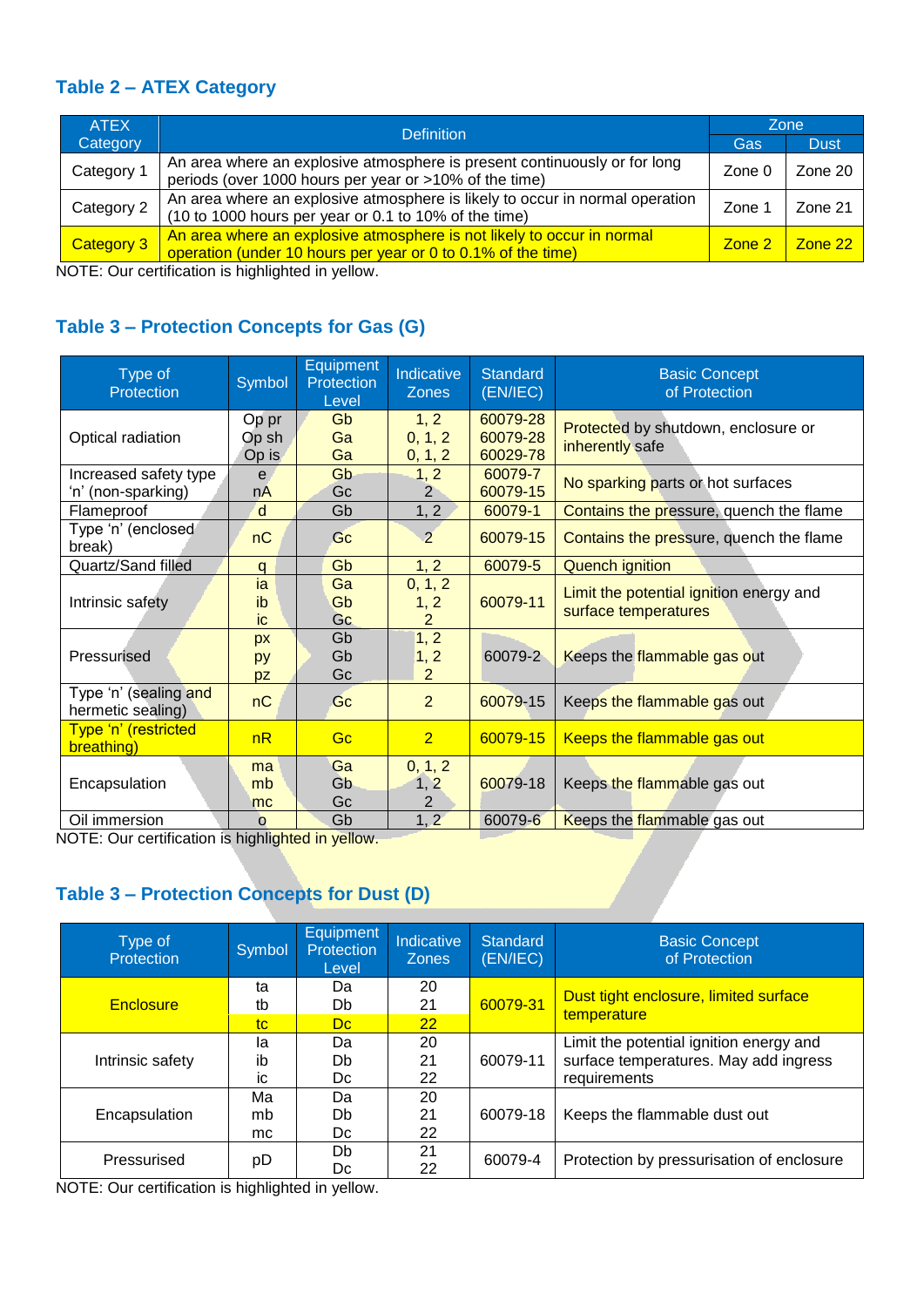#### **Table 4 – Explosive Gases and Dusts**

| <b>Gas Group</b> | <b>Representative Gas</b> | <b>Dust Group</b> | Dust type      |
|------------------|---------------------------|-------------------|----------------|
| Group 1          | Methane                   | Group 1           | Coal dust      |
| Group IIA        | Propane                   | Group IIIA        | <b>Flyings</b> |
| Group IIB        | Ethylene                  | Group IIIB        | Non-conductive |
| <b>Group IIC</b> | Hydrogen/Acetylene        | <b>Group IIIC</b> | Conductive     |

NOTE: Our certification is highlighted in yellow. Group IIC/Group IIIC certification is the highest possible.

#### **Table 5 – Temperature Classification**

| <b>Temperature Class</b> | <b>Maximum Surface</b><br><b>Temperature of Equipment</b> | Ignition Temperatures<br>of Flammable Substance |
|--------------------------|-----------------------------------------------------------|-------------------------------------------------|
|                          | $450^{\circ}$ C                                           | $>450^{\circ}$ C                                |
| т٥                       | $300^{\circ}$ C                                           | $>300^{\circ}$ C                                |
| тз                       | $200^{\circ}$ C                                           | $>200^{\circ}$ C                                |
|                          | $135^{\circ}$ C                                           | $>135^{\circ}$ C                                |
| T5                       | $100^{\circ}$ C                                           | $>100^{\circ}$ C                                |
|                          | $85^{\circ}$ C                                            | $>85^{\circ}$ C                                 |

NOTE: Our certification is typically T6 (85°C) which is the highest possible but is confirmed at time of quote/order.

#### **Table 6 – Ingress Protection for Solid Particles**

| <b>First Digit</b><br>of IP Rating | <b>Protected Against</b> | Solid Particle Ingress Protection                                                                                                                                                       |
|------------------------------------|--------------------------|-----------------------------------------------------------------------------------------------------------------------------------------------------------------------------------------|
|                                    | Not protected            | No protection against contact and ingress of objects                                                                                                                                    |
|                                    | $>50$ mm                 | Any large surface of the body such as the back of a hand but no<br>protection against deliberate contact with a body part                                                               |
| 2                                  | $>12.5$ mm               | Fingers or similar objects                                                                                                                                                              |
| 3                                  | $>2.5$ mm                | Tools, thick wires, etc                                                                                                                                                                 |
| 4                                  | $>1$ mm                  | Most wires, screws, etc                                                                                                                                                                 |
| 5                                  | Dust protected           | Ingress of dust is not entirely prevented but it must not enter in sufficient<br>quantity to interfere with the safe operation of the equipment. Complete<br>protection against contact |
| 6                                  | Dust tight               | No ingress of dust. Complete protection against contact                                                                                                                                 |

NOTE: Our certification is highlighted in yellow. 6 certification is the highest possible.

# **Table 6 – Ingress Protection for Liquids**

| <b>Second Digit</b><br>of IP Rating | Protected<br>Against                                                                                                                             | <b>Liquid Ingress Protection</b>                                                                                                                                                |
|-------------------------------------|--------------------------------------------------------------------------------------------------------------------------------------------------|---------------------------------------------------------------------------------------------------------------------------------------------------------------------------------|
|                                     | Not protected                                                                                                                                    | Not necessary                                                                                                                                                                   |
|                                     | Dripping water                                                                                                                                   | Dripping water (vertically falling drops) shall have no harmful effect                                                                                                          |
| 2                                   | Dripping water when<br>tilted up to 15°                                                                                                          | Vertically dripping water shall have no harmful effect when the enclosure<br>is tilted at an angle up to 15° from its normal position                                           |
| 3                                   | Spraying water                                                                                                                                   | Water falling as a vertical spray at any angle up to 60° from the vertical<br>shall have no harmful effect                                                                      |
| 4                                   | Splashing water                                                                                                                                  | Water splashing against the enclosure from any direction shall have no<br>harmful effect                                                                                        |
| 5                                   | Water jets                                                                                                                                       | Water projected by a nozzle (6.3mm) against the enclosure from any<br>direction shall have no harmful effect                                                                    |
| 6                                   | <b>Powerful water jets</b>                                                                                                                       | Water projected in powerful jets (12.5mm nozzle) against the enclosure<br>from any direction shall have no harmful effect                                                       |
|                                     | <b>Immersion</b><br>down to 1m                                                                                                                   | Ingress of water in harmful quantity shall not be possible when the<br>enclosure is immersed in water under defined conditions of pressure and<br>time (up to 1m of submersion) |
| 8                                   | Immersion<br>beyond 1m<br>$\mathsf{M}\mathsf{OPT}$ . $\mathsf{Q}_1$ , and a small continuous set in the limit of the state of the set of the set | The equipment is suitable for continuous immersion in water under<br>conditions which shall be specified by the manufacturer                                                    |

NOTE: Our certification is highlighted in yellow.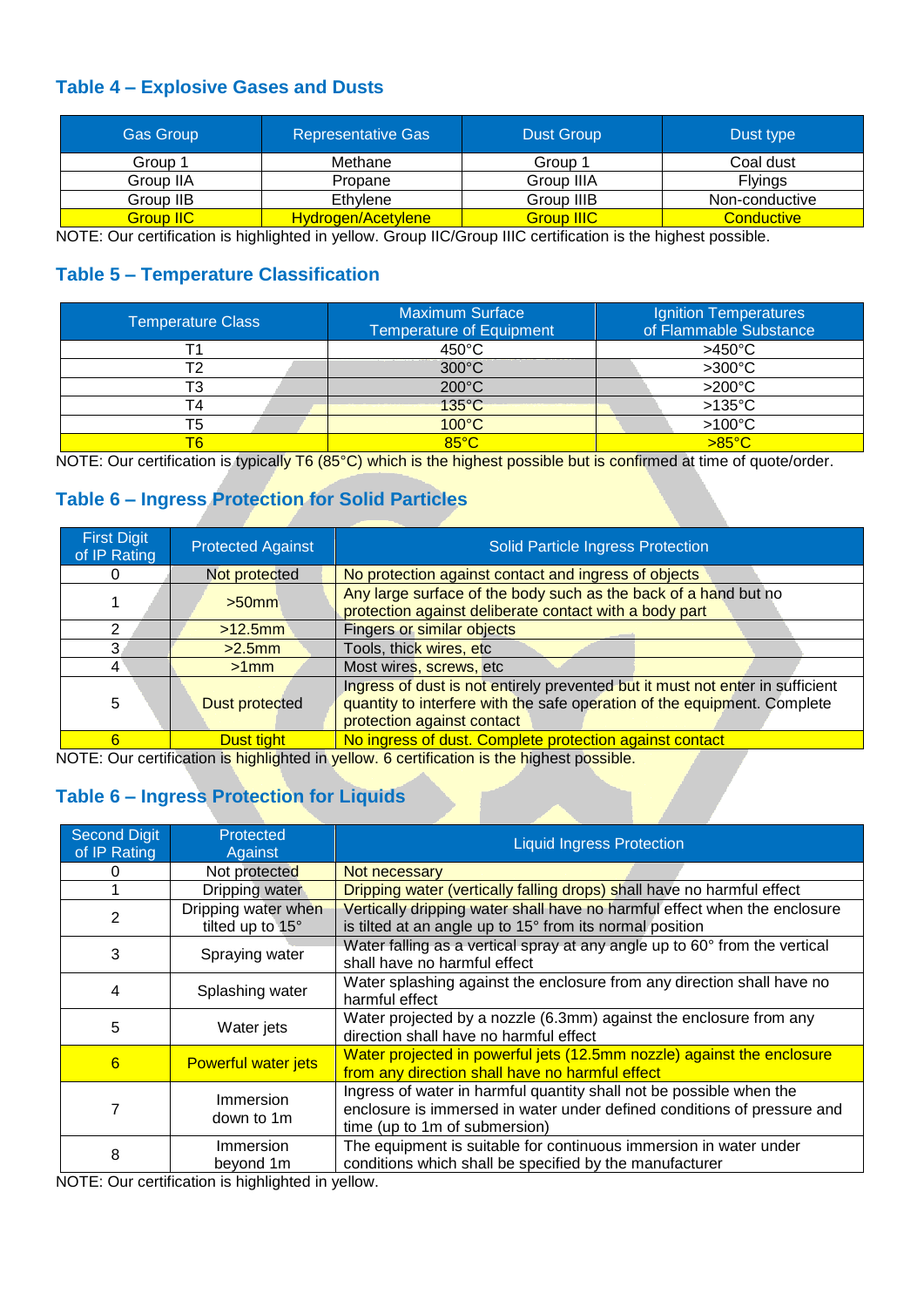# **Ordering Guide**

|                                                                                                                                                                                                                                                                                                                                                                                                                                                                                                                                                                                                                                                     | <b>EXNR</b> | $\blacksquare$ | F2 | $\blacksquare$ | 4N | $\blacksquare$ | $\mathbf C$ | $\blacksquare$ | $\overline{\mathbf{0}}$ | Ξ | $\bf{0}$ | $\blacksquare$ | $\bf{0}$ | ٠ | $\overline{\mathsf{R}}$ | $\blacksquare$ | <b>AC</b> | $\blacksquare$ | $\overline{\mathbf{2}}$ | $\blacksquare$ | $\bf{0}$ |
|-----------------------------------------------------------------------------------------------------------------------------------------------------------------------------------------------------------------------------------------------------------------------------------------------------------------------------------------------------------------------------------------------------------------------------------------------------------------------------------------------------------------------------------------------------------------------------------------------------------------------------------------------------|-------------|----------------|----|----------------|----|----------------|-------------|----------------|-------------------------|---|----------|----------------|----------|---|-------------------------|----------------|-----------|----------------|-------------------------|----------------|----------|
| <b>Enclosure</b><br>$EXNR = Zones 2 and 22$<br>Digit Height -<br>$F2 = 2$ inch (57mm)<br>$F4 = 4$ inch (102mm)<br>$F6 = 6$ inch (150mm)<br>$F8 = 8$ inch (200mm)<br>$F12 = 12$ inch (300mm)<br>$F16 = 16$ inch (400mm)<br><b>Digit Format</b><br>$4N = 4$ digits in 8.8.8.8. format<br>$4C = 4$ digits in 88:88 format<br>$6N = 6$ digits in 8.8.8.8.8.8. format<br>$6C = 6$ digits in 88:88:88 format<br>8N = 8 digits in 8.8.8.8.8.8.8.8 format<br><b>Function/Input Type</b><br>$C = Counter/Rate$<br>$H = Clock/Timer$<br>$L =$ Loadcell/Weight<br>$P =$ Process input (4-20mA, 0-10V, etc)<br>S2 = RS232 ASCII input<br>S4 = RS485 ASCII input |             |                |    |                |    |                |             |                |                         |   |          |                |          |   |                         |                |           |                |                         |                |          |
| $T = Thermocouple/PT100 input$<br>TT = Time and Temperature alternating<br>T24 = Mantracourt T24 slave<br><b>Analogue Output</b><br>$0 = Not required$<br>$ANI = 4-20mA$<br>$ANV = 0-10V$<br>$ANB = +/-10V$<br><b>Alarm Outputs</b><br>$0 = Not required$<br>$AL2 = 2 \times SPST$ relays<br>$AL4 = 4 \times SPST$ relays<br>$SPCO = 2 \times SPCO$ relays<br>$DSS = 2$ x solid state relays<br>$QSS = 4 \times solid state relays$                                                                                                                                                                                                                 |             |                |    |                |    |                |             |                |                         |   |          |                |          |   |                         |                |           |                |                         |                |          |
| <b>Serial Output</b> .<br>$0 = Not required$<br>232 = RS232 ASCII<br>$485 = RS485$ ASCII<br>$RTU = Modbus RTU$<br><b>Digit Colour -</b><br>B = Blue, indoor brightness<br>$G =$ Green, indoor brightness<br>$R = Red$ , indoor brightness<br>$W =$ White, indoor brightness<br>$Y = Y$ ellow, indoor brightness                                                                                                                                                                                                                                                                                                                                     |             |                |    |                |    |                |             |                |                         |   |          |                |          |   |                         |                |           |                |                         |                |          |
| BDLV = Blue, outdoor brightness<br>GDLV = Green, outdoor brightness<br>$RDLV = Red$ , outdoor brightness<br>WDLV = White, outdoor brightness<br>YDLV = Yellow, outdoor brightness<br>Power -<br>$AC = 95 - 265V AC$<br>$DC = 11-30V$ DC<br>$48AC = 48V AC$<br><b>Mounting</b>                                                                                                                                                                                                                                                                                                                                                                       |             |                |    |                |    |                |             |                |                         |   |          |                |          |   |                         |                |           |                |                         |                |          |
| $2 =$ Wall<br>$3 =$ Suspension<br><b>Options -</b>                                                                                                                                                                                                                                                                                                                                                                                                                                                                                                                                                                                                  |             |                |    |                |    |                |             |                |                         |   |          |                |          |   |                         |                |           |                |                         |                |          |

There are a number of options available ranging from white vinyl lettering to built-in heaters for cold environments, please ask for details